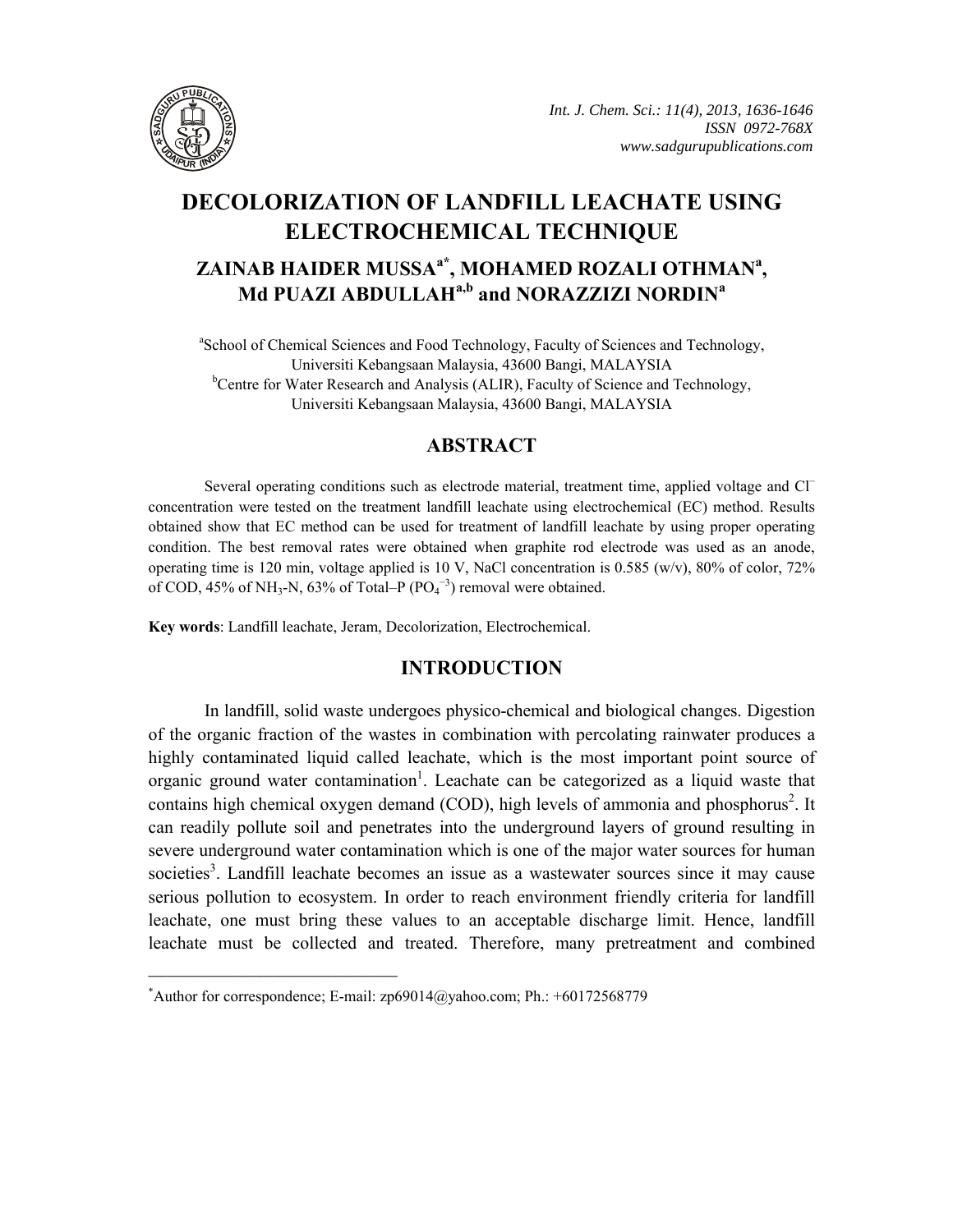treatment methods have been proven to treat leachate such as biological treatment methods<sup>4</sup>, membrane processes<sup>5,6</sup> advanced oxidation techniques<sup>7,8</sup>, coagulation-flocculation methods<sup>9</sup>, lagoon and wetland application<sup>10</sup>. Since the variation in volume and composition, these methods have troubles such as decreasing treatment efficiencies and increasing  $\cos t^7$ . Therefore, more effective treatment methods have been proved to treat leachate. In recent years, electrochemical oxidation process has been shown to be promising for landfill leachate treatment<sup>11</sup>. It is an alternative technology for water and wastewater treatment systems and most effective in removing inorganic and organic contaminants. In this technique, which is characterized by its simple equipment, easy to operate and automation and no chemical requirement. Electrochemical treatment processes have been used for long time to remove not only particulate materials but also treat both COD and  $NH<sub>3</sub>-N$ simultaneously and is capable of providing a high color removal<sup>11</sup>. In general, pollutants can be destroyed electro-chemically by direct anodic oxidation or by indirect oxidation<sup>12</sup>. The aim of this study is to evaluate the effectiveness of electrochemical oxidation for leachate treatment and determine the optimum operational conditions (voltage applied, Cl<sup>−</sup> concentration and reaction time) for leachate treatment.

#### **EXPERIMENTAL**

## **Sampling**

Leachate samples were collected monthly from February to July in 2013. Samples of leachate were collected from Jeram Sanitary Landfill, which is located in an oil palm plantation near Mukim Jeram, Kuala Selangor. It is roughly rectangle in shape and occupied 64.7 hectares. Jeram sanitary landfill has been in operation by Worldwide Holdings since January 2007. Approximately 1,500 tons of waste per day was received in this site and it had processed about 3.0 million of municipal solid waste. To investigate the physico-chemical parameters of raw leachate, real sample was analyzed to evaluate its initial COD,  $NH<sub>3</sub>-N$ , pH, color, conductivity, TDS, and Total–P  $(PO<sub>4</sub><sup>-3</sup>)$  as presented in Table 1.

| Data of sampling |       |       |       |       |
|------------------|-------|-------|-------|-------|
| <b>February</b>  | March | April | June  | July  |
| 10000            | 6250  | 8000  | 10250 | 11250 |
| 5800             | 9800  | 6400  | 7600  | 2800  |
|                  |       |       |       |       |

**Table 1: The characteristics of leachate** 

Cont…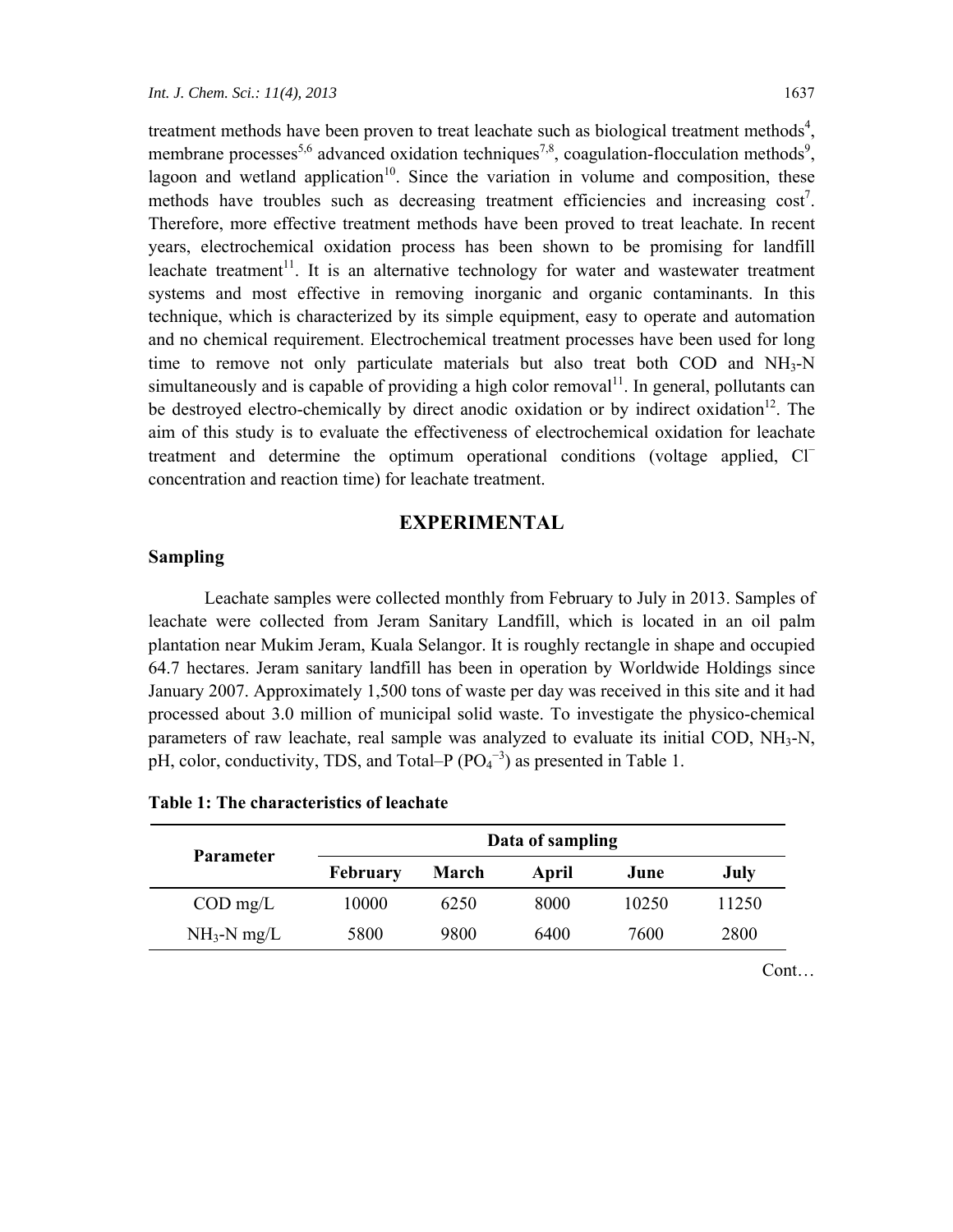| <b>Parameter</b>   | Data of sampling |       |       |       |       |  |
|--------------------|------------------|-------|-------|-------|-------|--|
|                    | February         | March | April | June  | July  |  |
| Color Pt-Co        | 11500            | 12900 | 9100  | 20800 | 24300 |  |
| Total-P $mg/L$     | 126              | 117   | 210   | 210   | 135   |  |
| TDS ppt            | 26.9             | 29.5  | 259   | 23.9  | 19.39 |  |
| pH                 | 8.17             | 8.5   | 7.6   | 8.4   | 8.28  |  |
| Conductivity mS/cm | 29 2             | 30.5  | 28.1  | 259   | 21.05 |  |

#### **Reagents**

All regents were used as received without further purification. The chemical oxygen demand reagent (COD) Cat.21258-25 and Total-P  $(PO<sub>4</sub><sup>-3</sup>)$  reagent (Cat. 27427-45) were provided by (Loveland, U.S.A.), NH<sub>3</sub>-N reagent (Cat.26531-99, Cat.26532-99) was provided by (Dusseldorf, Germany). Hydrochloric acid, sodium chloride and sodium hydroxide were purchased from Merck with purities of more than 99.5%.

#### **The reactor**

Laboratory scale electrolysis cell system was used as an electrochemical reactor, it is consisted of a DC power supply and a glass reactor (100 mL volume) with 1 cm  $\times$  1 cm platinum plate as cathode and graphite rod as anode. The distance between the electrodes was approximately 2 cm. The electrodes were connected to the DC power supply (CPX200 DUAL, 35V 10A PSU). Schematic representation of the rector is presented in Fig. 1.



**Fig. 1: The schematic experimental setup in this study**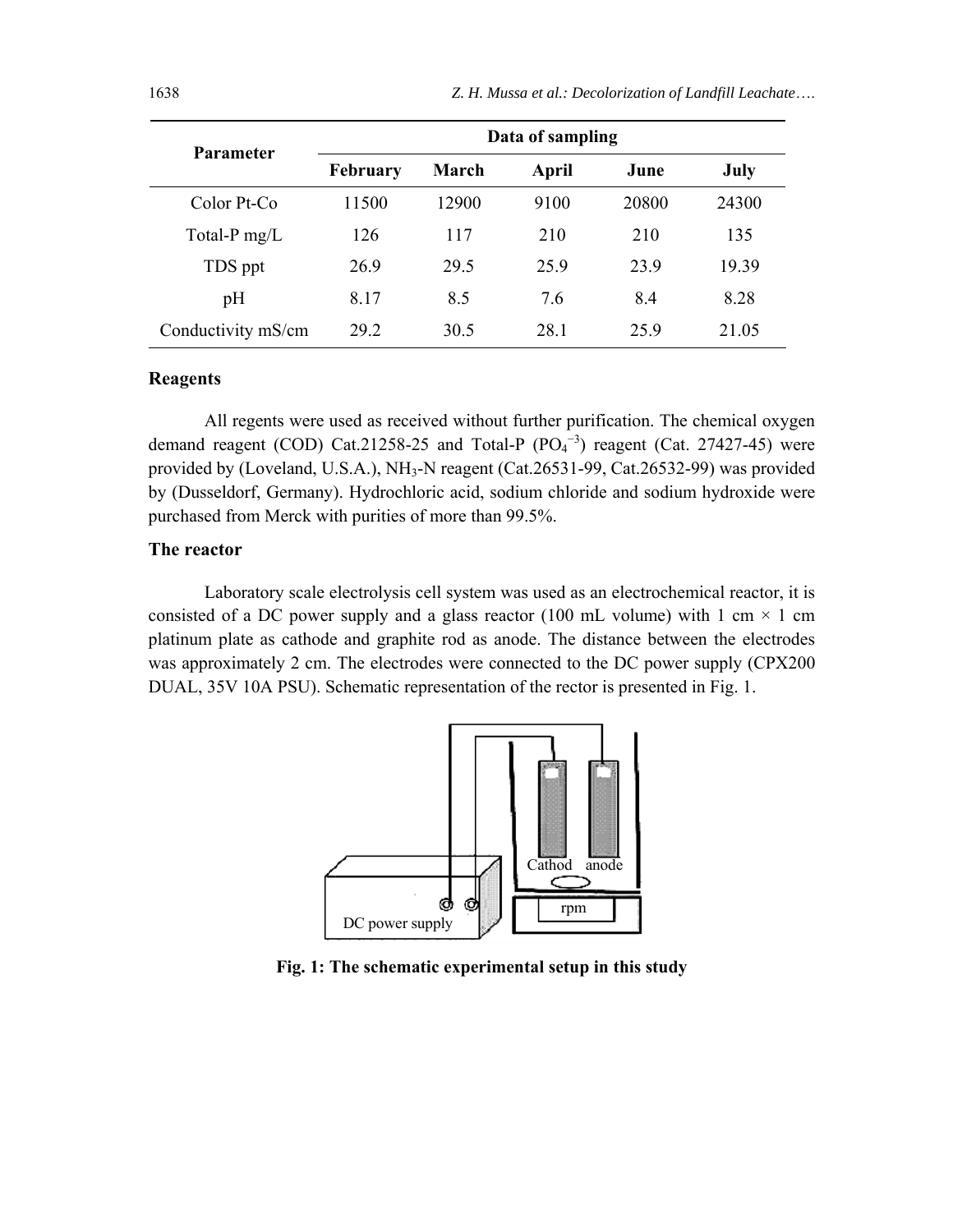#### **Preparation of electrodes**

Ni, Ag, Cu, Pd and Pt metal foils were used to prepare Ni, Ag, Cu, Pd and Pt electrodes, respectively. A 0.5 mm thick Ni, Ag, Cu, Pd and Pt foils were cut into approximately 1 cm  $\times$  1 cm piece and conducting to silver wire with silver conducting paint prior covered with epoxy gum.

## **Treatment process**

All experiments were performed by using the laboratory electrolysis cell which is consisted of a DC power supply, and a glass electrochemical reactor, 40 mL of landfill leachate and a known amount of supporting electrolyte NaCl was added to leachate. During each experiment, mixing of the rector contents was maintained to keep the solution homogenous using magnetic stirrer. All experiments were carried out at temperature controlled between 24 to 25 by circulating water bath. Treated samples were taken at regular time intervals. Before each experiment, electrodes were polished using sand papers to remove surface grease then washed by distilled water and acetone. The operational conditions of the experiments are given in Table 2. Leachate color, COD,  $NH<sub>3</sub>-N$  and total phosphorus  $PO_4^{-3}$  were measured by a Hach Odyssey DR 2400 spectrophotometer and a Hach COD reactor. The pH was measured by a pH meter. TDS and conductivity were measured by using conductivity meter (cond 610). Using this method, the removal efficiency  $(\%R)$  of landfill leachate can be obtained at any time, with respect to its initial values. The energy consumption (Esp) was calculated during the process according to Eq.  $(1)^{13}$ .

$$
E_{sp} = \frac{E I t}{3600 V} \qquad ...(1)
$$

Where  $E_{sp}$ , energy consmption in Wh/L, E is the applied voltage, I is the current intensity, in A, t is the electrocoagulation time, in s, V is the volume, of the sample, in L.

The removal percentage for COD, Color, NH<sub>3</sub> and Total-P was calculated according to Eq.  $(2)^{14}$ .

$$
R\% = \frac{A_0 - A_t}{A_0} \times 100 \tag{2}
$$

Where  $R\%$  is the removal percentage for parameters (COD, Color, NH<sub>3</sub>-N and Total-P),  $A_0$  is initial value of parameters,  $A_t$  is the value of parameters at time t.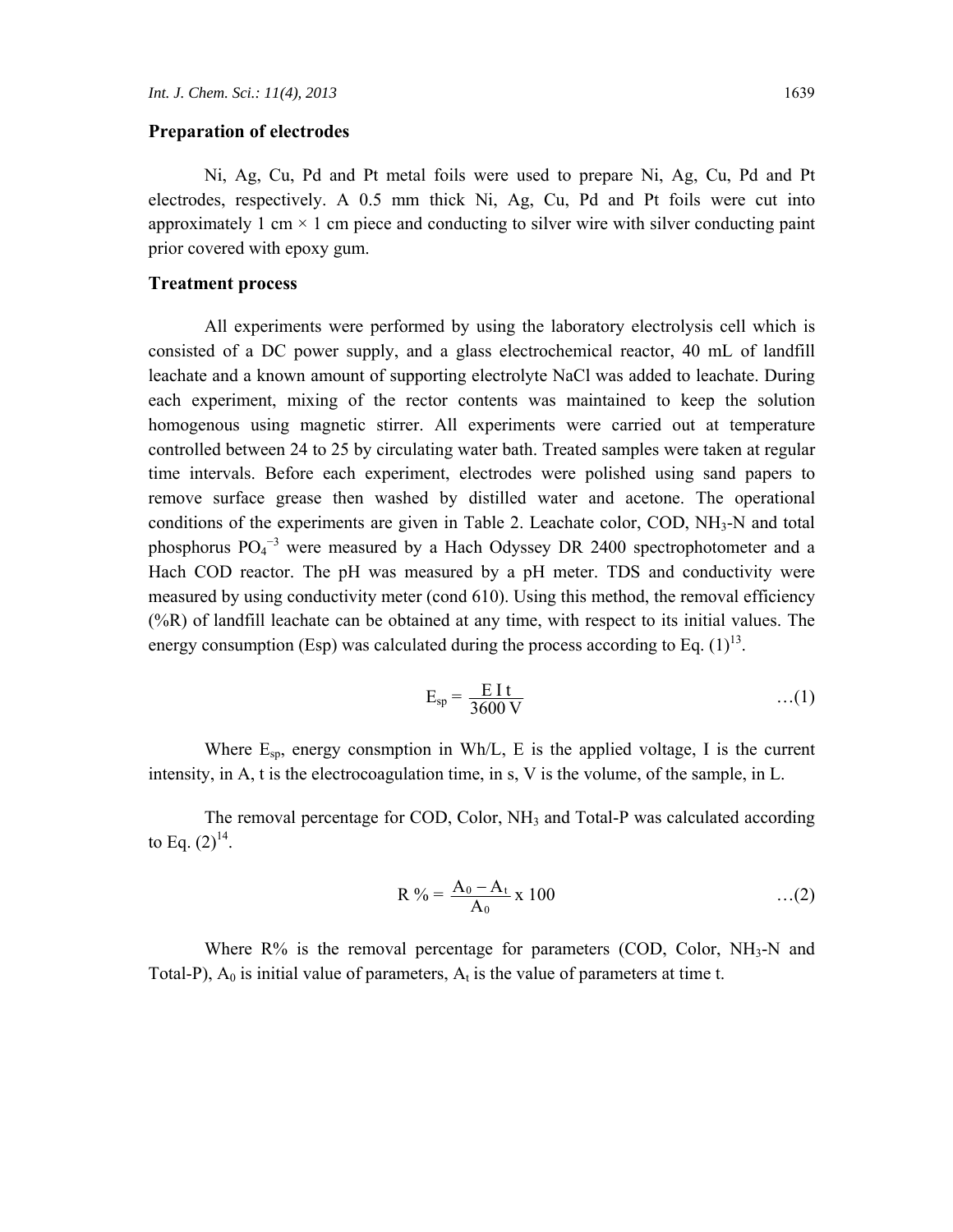| <b>Parameter</b>           | Value                           |  |
|----------------------------|---------------------------------|--|
| Landfill leachate          | $40 \text{ mL}$                 |  |
| Electrolyte amount $(w/v)$ | $0.05, 0.15, 0.375$ and $0.585$ |  |
| Applied voltage $(V)$      | 5, 10, 15 and 20                |  |
| Temperature $(^{\circ}C)$  | Ambient (lab scale)             |  |
| Time (min)                 | 30, 60 and 120                  |  |

**Table 2: The operative conditions** 

# **RESULTS AND DISCUSION**

#### **The effect of electrode materials**

Different electrode materials affect on the performance of the electrochemical process. In this study totally 7 electrodes materials consisting of platinum (Pt), palladium (Pd), nickel (Ni), silver (Ag), copper (Cu) plates, graphite rod and stainsteel rod as anode were optimized in terms of color removal on the condition that 10 voltage, 120 min electrolysis time, the raw PH (pH = 8.3) and NaCl as electrolyte supporting  $0.585$  (w/v), as can be seen in Fig. 2.



**Fig. 2: Optimization of several electrode based on color removal** 

Good color removal (80%) was observed during 120 min using graphite rod compared with others. Meanwhile, the result of color removal using Ni, Ag, Cu, Pd, Pt, and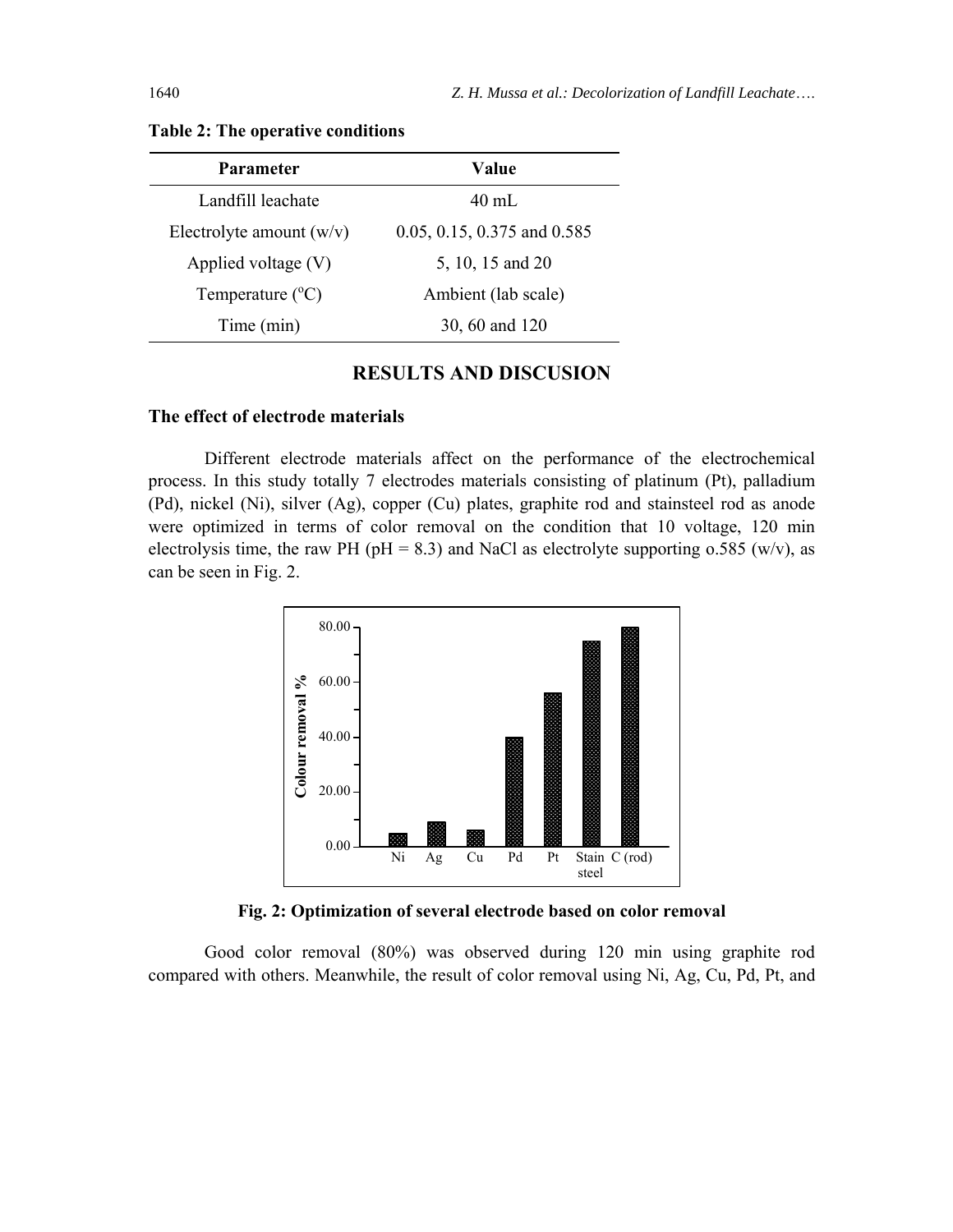stainsteel were 5, 9, 6, 40, 56 and 75%, respectively. On the other hand, the difference between the rate of removal (% color removal) for graphite rod and stainsteel is just about (5%), so the choosing of best electrode was made not only based on their decolorization ability but also based on their stability electrochemically, as shown in Table 3. Graphite rod electrode was selected for further experiments.

| Anode          | <b>Decolorization</b> | <b>Decolorization</b> | <b>Observation on</b>                   |                        |
|----------------|-----------------------|-----------------------|-----------------------------------------|------------------------|
| materials      | time (min)            | percentage $(\% )$    | <b>Electrolysis product</b>             | Anode                  |
| Nickel (Ni)    | 120                   | 5                     | Color unchange and<br>precipitation     | Completely<br>corroded |
| Silver $(Ag)$  | 120                   | 9                     | Color unchanged                         | Slightly<br>corroded   |
| Copper (Cu)    | 120                   | 6                     | Color unchange and<br>precipitation     | Completely<br>corroded |
| Palladium (Pd) | 120                   | 40                    | Yellowish solution                      | Unchange               |
| Platinum (Pt)  | 120                   | 56                    | Yellowish solution                      | Unchange               |
| Stainsteel     | 120                   | 75                    | Yellowish solution<br>and precipitation | Slightly<br>corroded   |
| Graphite rod   | 120                   | 80                    | Yellowish solution                      | Unchange               |

**Table 3: Electrochemical oxidation of landfill leachate in 0.585 (w/v) NaCl using various electrodes as an anode and platinum (Pt) as cathode. Voltage of 10 V was applied** 

#### **Investigation the effect of applied voltage**

#### **The effect of voltage on color removal**

One of the most important parameters that can affect the removal in the electrochemical process is the applied current or the voltage. Color removal efficiencies were significantly affected by the cell voltage. In order to determine the efficiency of color removal from landfill leachate, different electrical potential (voltage) values were used. The results are presented in Fig. 3. At any time during electrolysis increasing the applied voltage was accompanied by an increase in the percentage of color removal. The maximum color removal rate was attained at the potential voltage of 20 V at treatment time of 120 min. Color removal rates for 5, 10 and 15 V were determined to be 20, 80 and 87% respectively, for the 120 min treatment time. This behavior may be due to the increased generation of  $OCl^{-1}$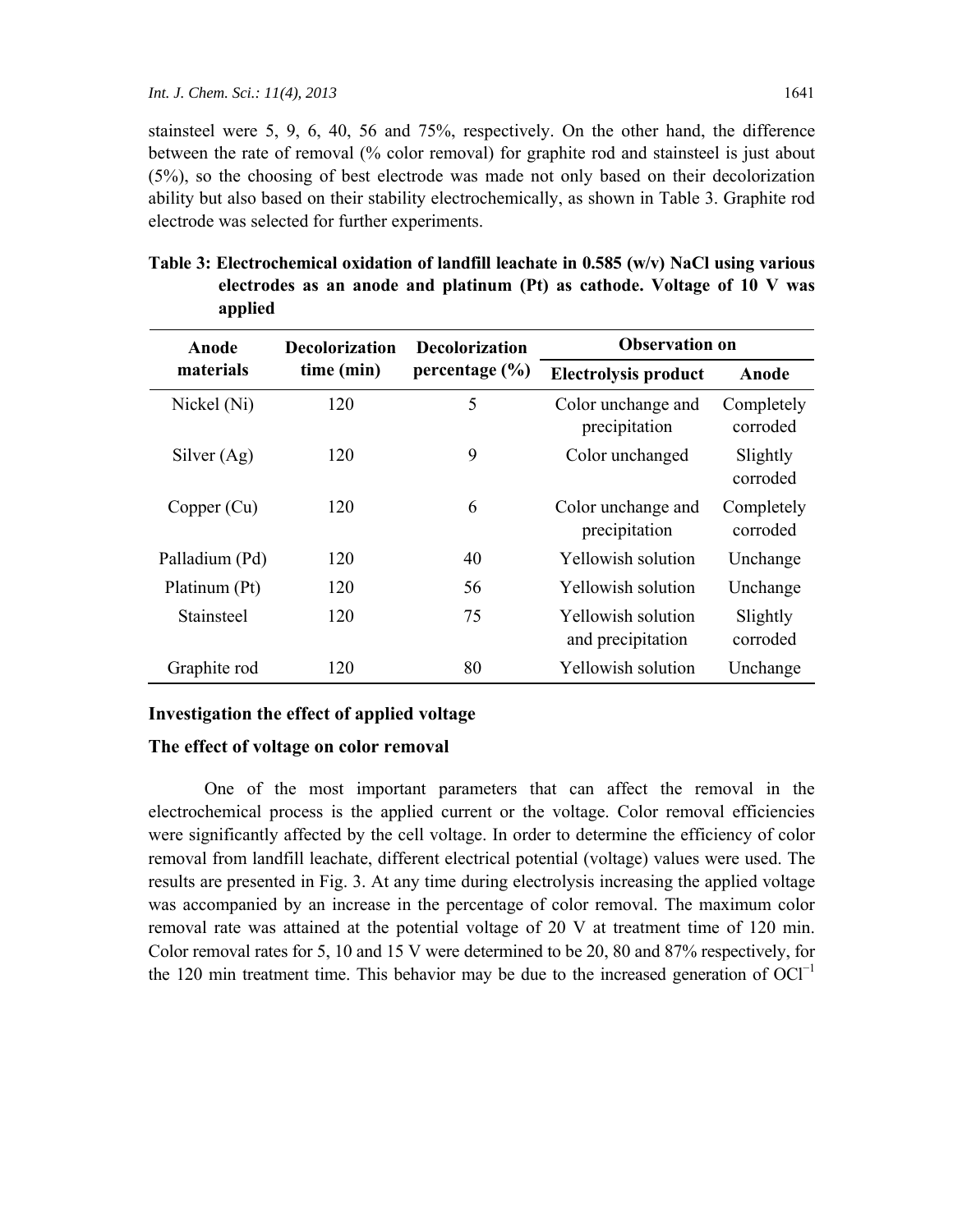species<sup>15</sup>. Moreover, the rate of bubble-generation increases and the bubble size decreases with the increasing of voltage, resulting in a faster removal of pollutants by  $H_2$  flotation<sup>16</sup>.



**Fig. 3: Effect of applied voltage on color removal** 

## **Determination of the optimum cell voltage based on energy consumption (Esp)**

The energy consumption as a function of applied voltage was calculated and the results are shown in Fig. 4.



**Fig. 4: Effect of voltage on consumption energy**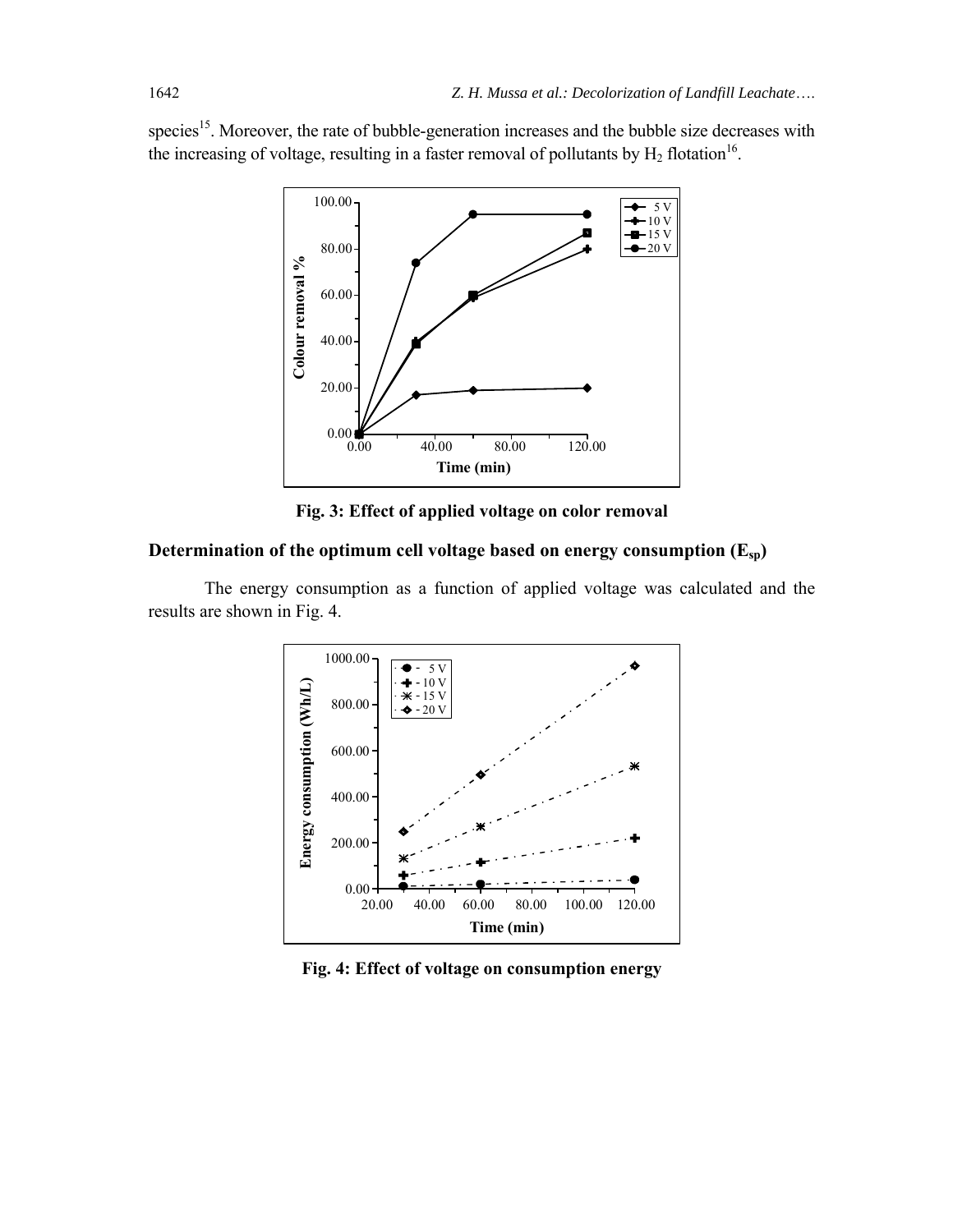It is clear from the figure that  $(E_{\rm SD})$  increase with voltage, when potential voltage was applied as 5 V, unit energy consumption were obtained as 37.5 Wh/L treated leachate. When voltage was applied as 10 V, unit energy consumption were obtained 220 Wh/L treated leachate. When voltage was applied 15 V, unit energy consumption was obtained 532.5 Wh/L treated leachate and at 20V, unit energy consumption was 970 Wh/L. These results showed that 10 V as the optimal electrical potential for the EC process. Because it ensures the removal rate accompanied with reducing the electrical energy to reach desired color removal, Therefor, 10 V of applied voltage has been selected for the further experiments.

# **Effect of electrolysis time on COD, Color, NH<sub>3</sub>-N and Total-P**  $(PO_4^{-3})$

The effect of electrolysis time was investigated in the range 30 min to 120 min by the following condition; raw pH, 10V, values. As can be seen in Fig. 5.



**Fig. 5: Effect of electrolysis time on color, COD, NH<sub>3</sub>-N and total-P (PO<sub>4</sub><sup>-3</sup>) removal** 

An increase in the time from 30 to 120 minutes yield an increase in the efficiency of COD removal from 8% to 72%, color removal from 39% to 80%, NH<sub>3</sub>-N from 17% to 45% and total-P  $(PO<sub>4</sub><sup>-3</sup>)$  from 14% to 63%. The reason that, chloride ions usually present in landfill leachates are oxidized to chlorine/hypochlorite. All of these species are responsible for the oxidation of organic and inorganic pollutants<sup>17</sup>. That is mean, organic and inorganic compounds removal efficiency depends on the concentration of hypochlorite ion that generated electrochemically in solution. When the electrolysis time was longer more hypochlorite produces in solution under fixed voltage, thus COD, NH3-N. Color, total phosphorous concentration in the solution were reduced in higher concentration of hypochlorite.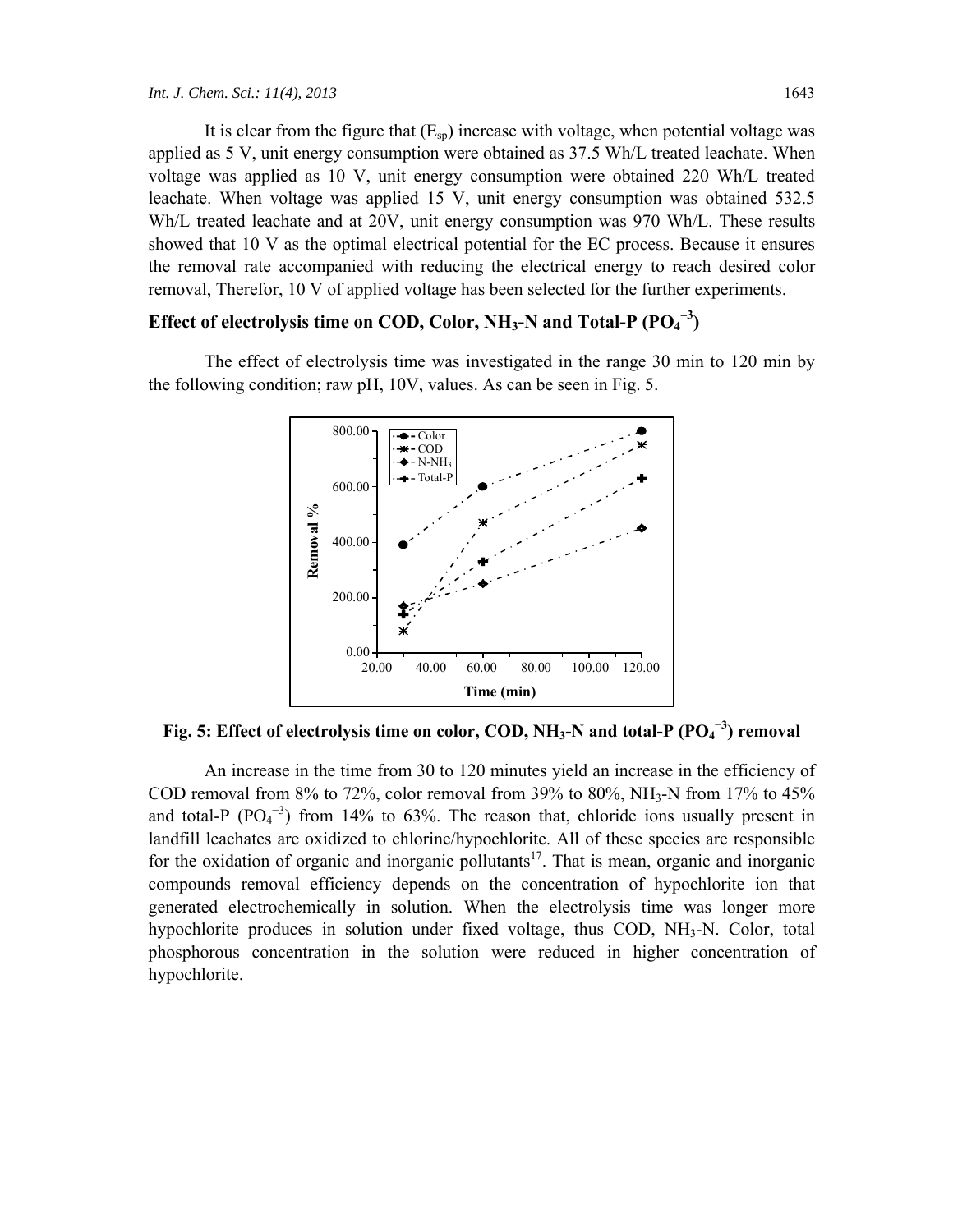#### **The role of supporting electrolyte**

The electrical conductivity of the solution is an important parameter for saving electric energy<sup>18</sup>. To increases the electric conductivity of the solution, NaCl was used as the supporting electrolyte. The time is 30 min, 60 min, 120 min and potential voltage is 10 V. The effect of Cl<sup>−</sup> on the removal efficiency was studied at 0.05, 0.15, 0.375 and 0.585 (w/v) levels, as can be seen in Fig. 6a and 6b.



**Fig. 6a: Effect of Cl<sup>−</sup> concentration on NH3-N removal and color** 



**Fig. 6b: Effect of Cl<sup>−</sup> concentration on COD removal**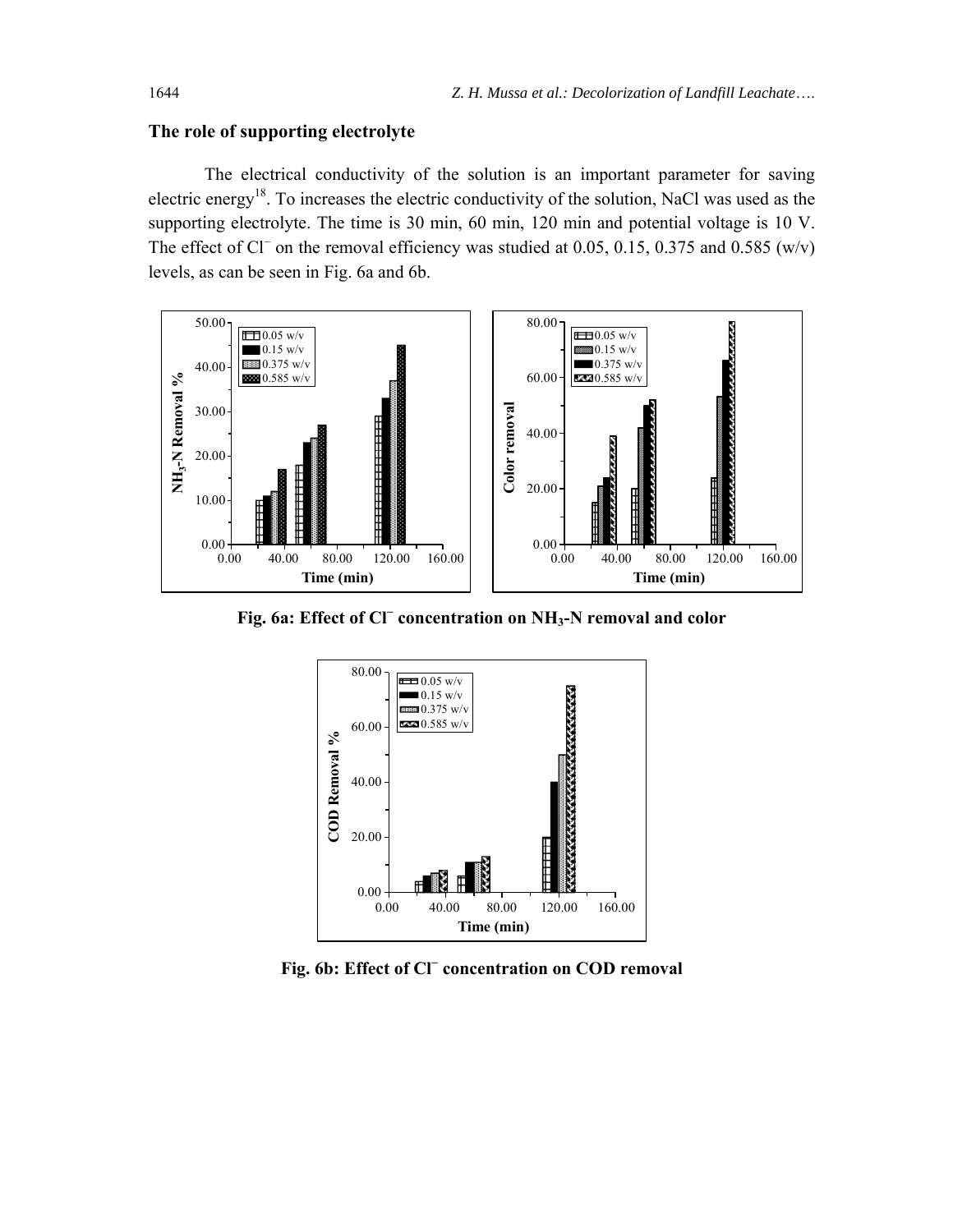## **CONCLUSION**

The present investigation illustrates that the most suitable conditions for treatment landfill leachate are graphite electrode as anode, supporting electrolyte; NaCl with concentration 0.585 (w/v), applied voltage of 10 V and electrolysis time is 120 min. The obtained results confirm that EC method can be used efficiently for the treatment of landfill leachate.

## **ACKNOWLEDGEMENT**

Authors are personally thankful to Ms. Norfaizan Padli, Nur Amirah Amerudin and Mr. Ikhsan Idris (UKM) for valuable assistance.

### **REFRENCES**

- 1. T. Amir, J. Sustainable Development, **2,** 159 (2009).
- 2. M. F. Niam, F. Othman, J. Sohaili and Z. Fauzia, Water Sci. Tecnol., **56**, 47 (2007).
- 3. S. Renou, J. G. Givaudan, S. Polulain, F. Dirassouyan and P. Moulin, J. Hazard. Mater., **150**, 468 (2008).
- 4. U. Welander, T. Henrysson and T. Welander, Water Res., **32,** 1564 (1998).
- 5. A. Chianese, R. Ranauro and N. Verdone, Water Res., **33,** 647 (1999).
- 6. K. Tabet, Ph. Moulin, J. D. Vilomet, A. Amberto and F. Charbit, Separat. Sci. Technol., **37**, 1041 (2002).
- 7. J. J. Wu, C. C. Wu, H. W. Ma and C. C. Chang, Chemosphere, **54**, 997 (2004).
- 8. H. Zhang, D. Zhang and J. Zhou, J. Hazard. Mater., **135**, 106 (2006).
- 9. A. Amokrane, C. Comel and J. Veron, Water Res., **31**, 2775 (1997).
- 10. T. Maehlum, Water Sci. Technol., **32**, 129 (1995).
- 11. F. IIhan, U. Kurt, O. Apaydin and M. T. Gonullu, J. Hazard. Mater., **154**, 381 (2008).